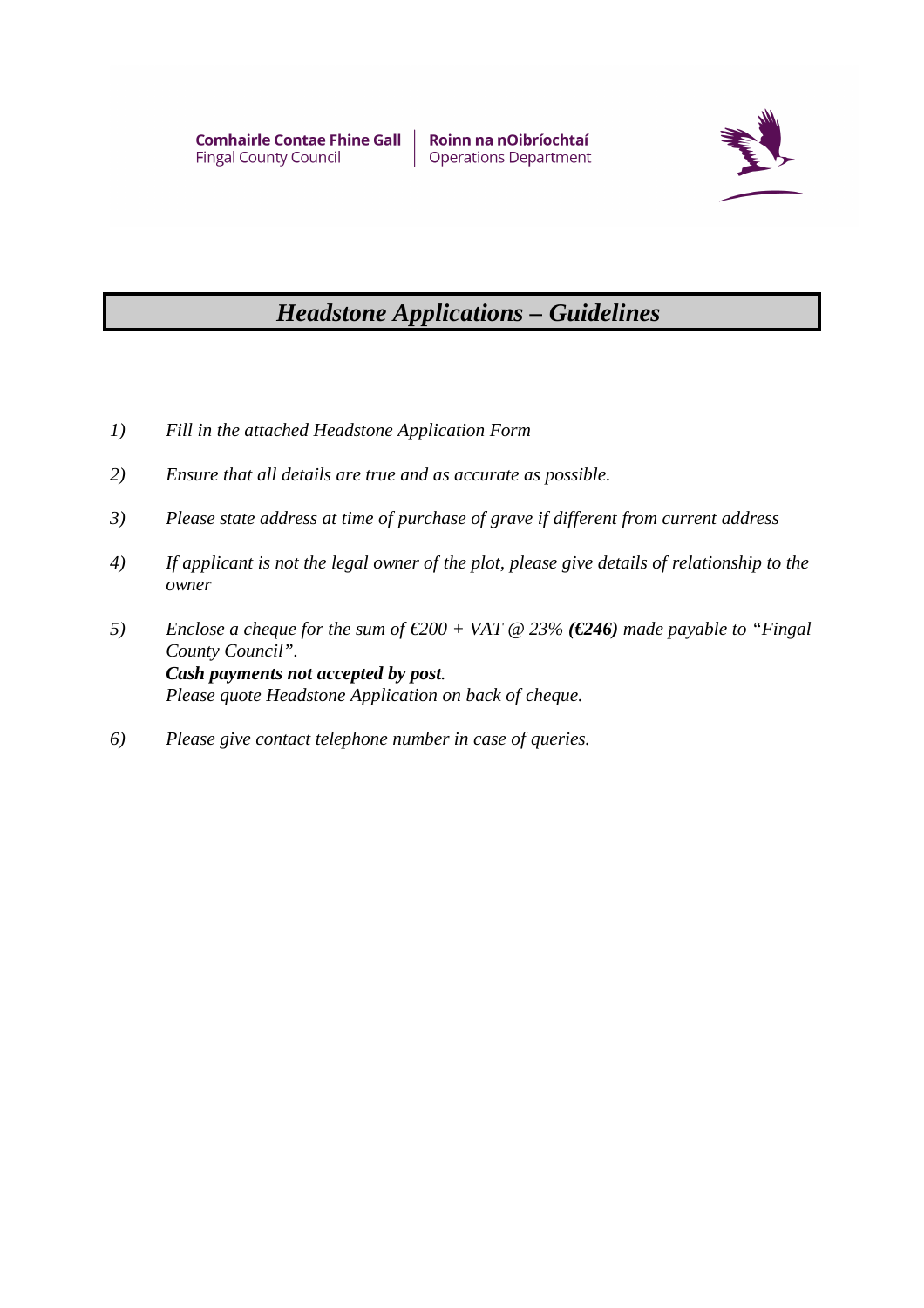**Comhairle Contae Fhine Gall Fingal County Council** 

Roinn na nOibríochtaí **Operations Department** 



## *Guidelines for Monumental Sculptors to be followed for the erection of monuments and kerbing in Burial Grounds under the administration of Fingal County Council*

*\_\_\_\_\_\_\_\_\_\_\_\_\_\_\_\_\_\_\_\_\_\_\_\_\_\_\_\_\_\_\_\_\_\_\_\_\_\_\_\_\_\_\_\_\_\_\_\_\_\_\_\_\_\_\_\_\_\_\_\_\_\_\_\_\_\_\_\_\_\_\_\_\_\_\_*

- 1. Fill in details requested on the applications form HK1 and HK2. Include a sketch of your proposals on the form provided to show any carvings, statues etc. to appear on the memorial.
- 2. Send the completed forms together with payment of  $\epsilon$ 246 (cheque/postal order *no cash payments by post*) to:-

#### **FINGAL COUNTY COUNCIL, Howth/Malahide Operations Department, Grove Road, Blanchardstown, Dublin 15.**

- 3. On receipt of the permit for carrying out the work, contact the local Operations Depot with a view to arranging a meeting on site to agree the gravespace in question. The Council supervisor will then sign the permit to allow work to commence.
- 4. Contact the local Operations Depot for the area again when foundations are ready for inspection, and give a minimum of 48 hours notice. When the foundations are approved the Supervisor will sign the permit a second time to allow the work to proceed.
- 5. All sculptors must have the relevant Public Liability Insurance and must comply with current Health & Safety Legislation.

#### *NOTE:*

*Sculptors who contravene the procedures, or who fail to complete the work in a manner satisfactory to the Council, or fail to remove such unsatisfactory work, shall be liable for the cost of remedial works carried out by the Council and shall not be issued with any further permits for work in Council Burial Grounds.* 

### *PLEASE NOTE: Sculptors must inscribe the Plot No. on the Headstone.*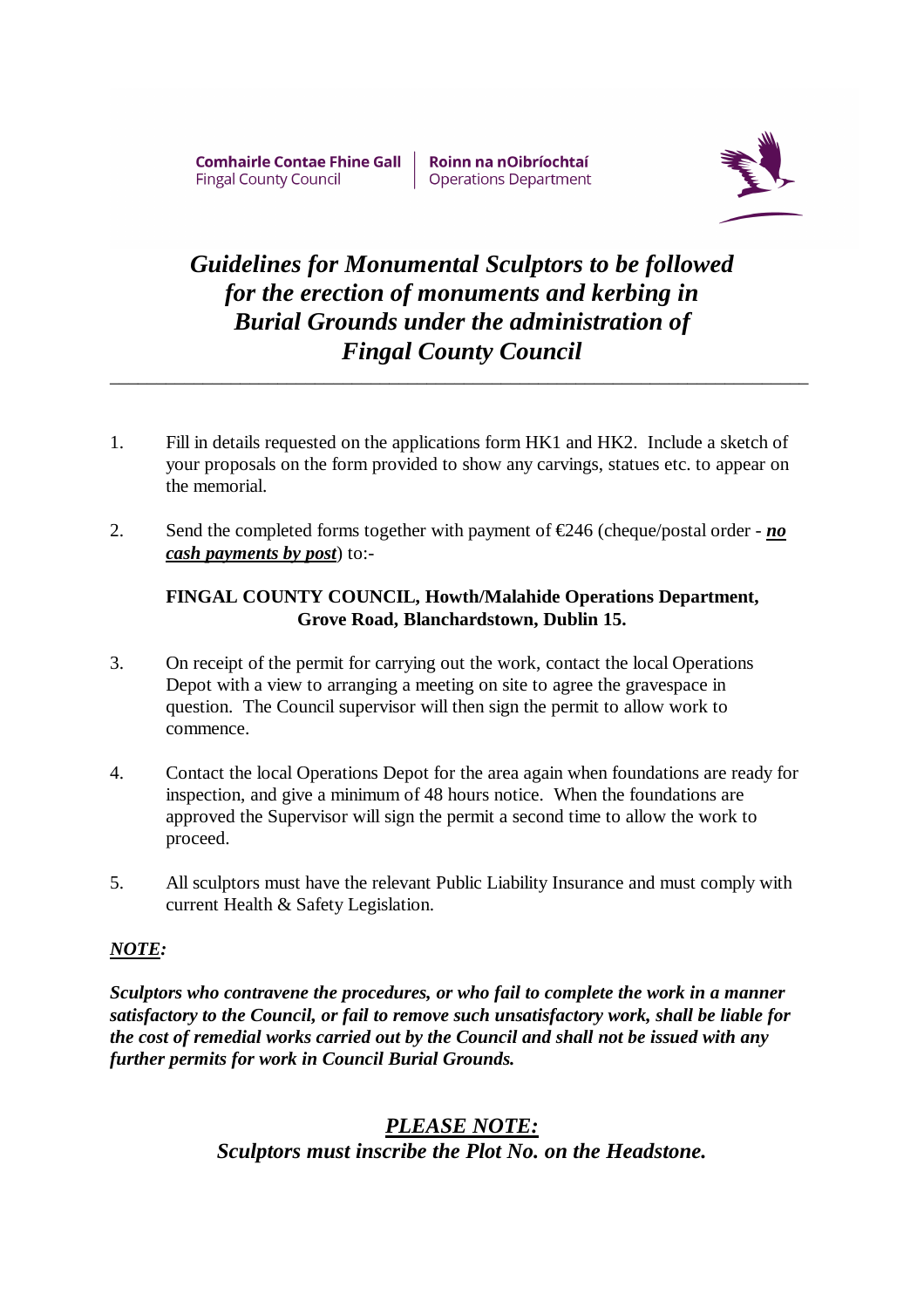Roinn na nOibríochtaí **Operations Department** 



*OPERATIONS DEPARTMENT, FINGAL COUNTY COUNCIL, GROVE ROAD, BLANCHARDSTOWN, DUBLIN 15*

 *TELEPHONE: (01) 8905848/8906260 EMAIL: howmaloparea@fingal.ie*

# *FORM HK1* **HP/**

**/20\_\_\_**

### **APPLICATION FOR THE ERECTION OF HEADSTONE AND KERB**

| Grave Space No:  Section:                | Grave Receipt no: |
|------------------------------------------|-------------------|
|                                          |                   |
|                                          |                   |
|                                          |                   |
|                                          |                   |
| Permit Fee €246 - Cheque/Money Order No: |                   |

*Please fill in the details requested on form HK2 attached and show sketch and all dimensions of memorial/kerb to be erected, on the page provided.* 

*This sketch to show any carvings, statues, etc. to appear thereon.* 

*N.B.* The Maximum height for headstone/monuments etc. inclusive of all works associated therewith in all burial grounds or extensions is 7 feet above ground level.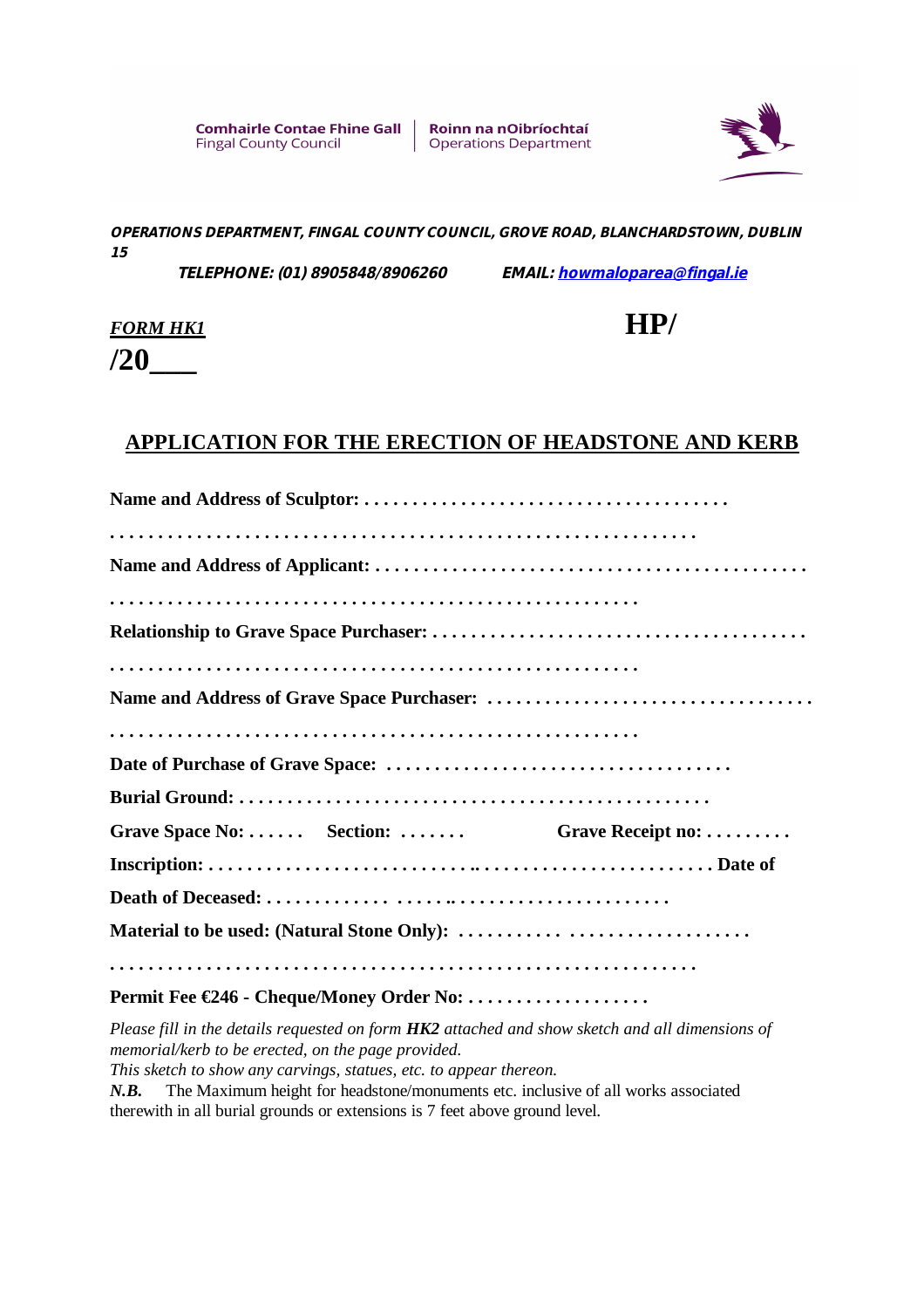#### **FOR OFFICE USE ONLY**

Grave Space No. Correct ……………………………………….

Proposed Structurally Acceptable………………………………………

| Date Paid: | Amount: $\boldsymbol{\epsilon}$ | <b>Receipt No:</b> |
|------------|---------------------------------|--------------------|
|            |                                 |                    |

*Completed application forms together with the payment of €246 to be returned to, Fingal County Council, Howth/Malahide Operations Department, Grove Road, Blanchardstown, Dublin 15. Cheques/Money Orders should be crossed and made payable to: "Fingal County Council"* 

#### **Note: Cash should not be sent by post.**

*Tá leagan Gaeilge den fhoirm seo ar fail.*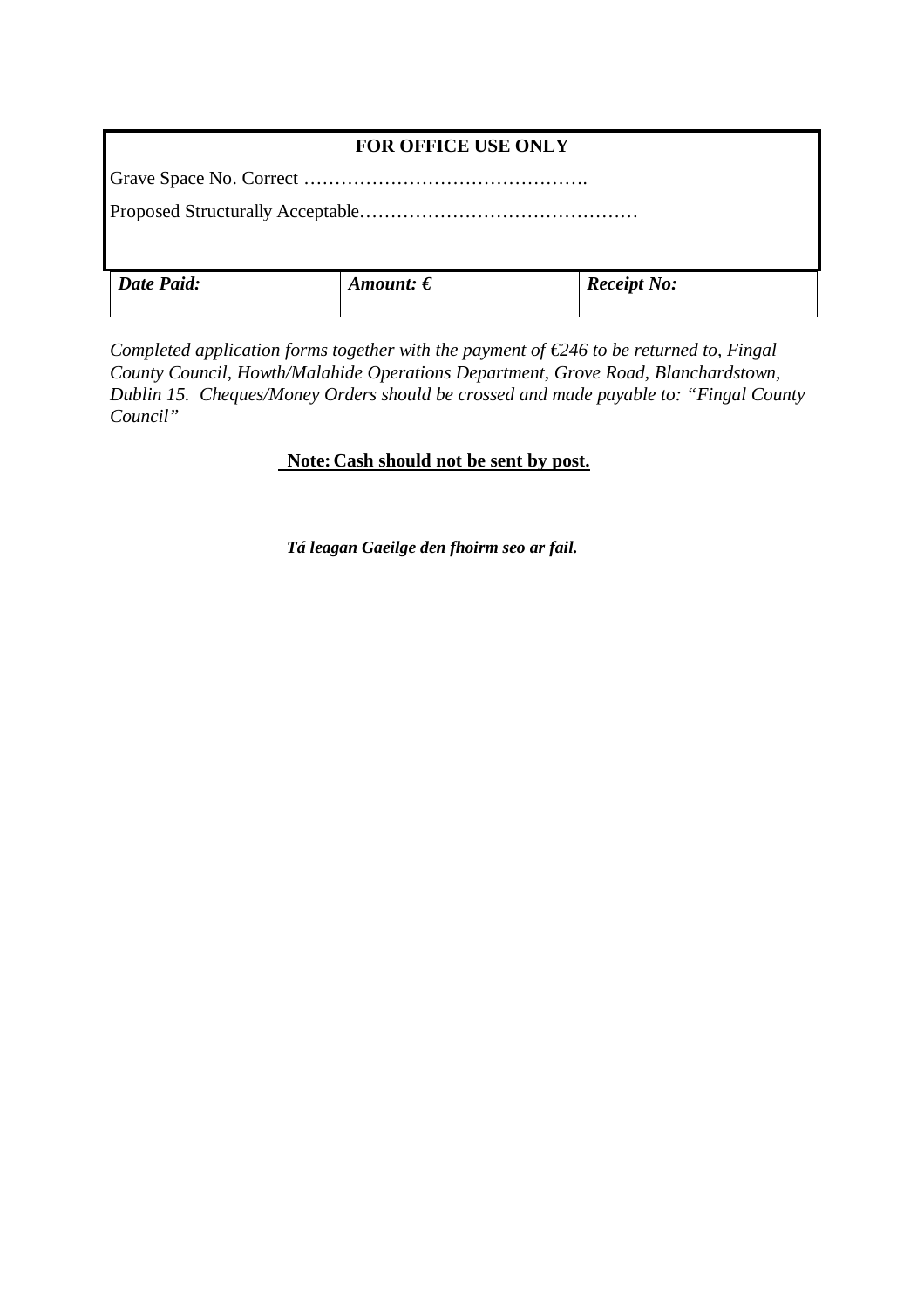#### *TO BE COMPLETED BY THE PURCHASER/OWNER OF PLOT*

I, being the purchaser/owner of Plot No: ........…...at .............………….Cemetery, hereby give permission to the above sculptor to make application for a headstone permit on my behalf. I have read and accept the conditions below that may be imposed on any Headstone Permit issued:-

Signed: **Date:** 

- **1.** The headstone is to be of natural stone only, viz. marble, limestone or granite and is to be erected on a proper concrete foundation at a normal minimum depth of two feet. The actual depth will depend on ground conditions encountered. Surround when constructed should be to edge of haunching 9' x 4 ' (single space) and 9' x 8' (double space) and should have continuous concrete foundation.
- **2.** Headstones and kerbs to be kept within the grave space and in line with adjoining tombstones.
- **3.** The permit holder will be liable for any damage caused to adjoining graves by reason of carrying out excavation work.
- **4.** Notification must be given to the Burial Ground Caretaker/Supervisor when the permit holder is ready to commence work.
- **5.** The grave space, number and section should be cut on the kerb of the headstone.
- **6.** This permission is given only on the understanding that the Council will under no circumstances be responsible for damage from any cause whatsoever including vandalism to the headstone surround, foundation and other non Council property.
- **7.** No foundation concrete is to be poured until the appropriate Inspector or Caretaker has been contacted (48 hours notice required and he has approved same.
- **8.** The headstone must be erected in the position and face the direction indicated by the Caretaker/Supervisor.
- **9.** The plot to be left in a neat condition and all surplus material removed from the Burial Ground. Where the bunker is provided, surplus material may be deposited there.
- **N.B.** Fingal County Council may order or arrange for the removal/alteration of any work which, in the opinion of the Council does not comply with the above conditions. No further permits will be issued to the Sculptor until the Council's instructions have been carried out.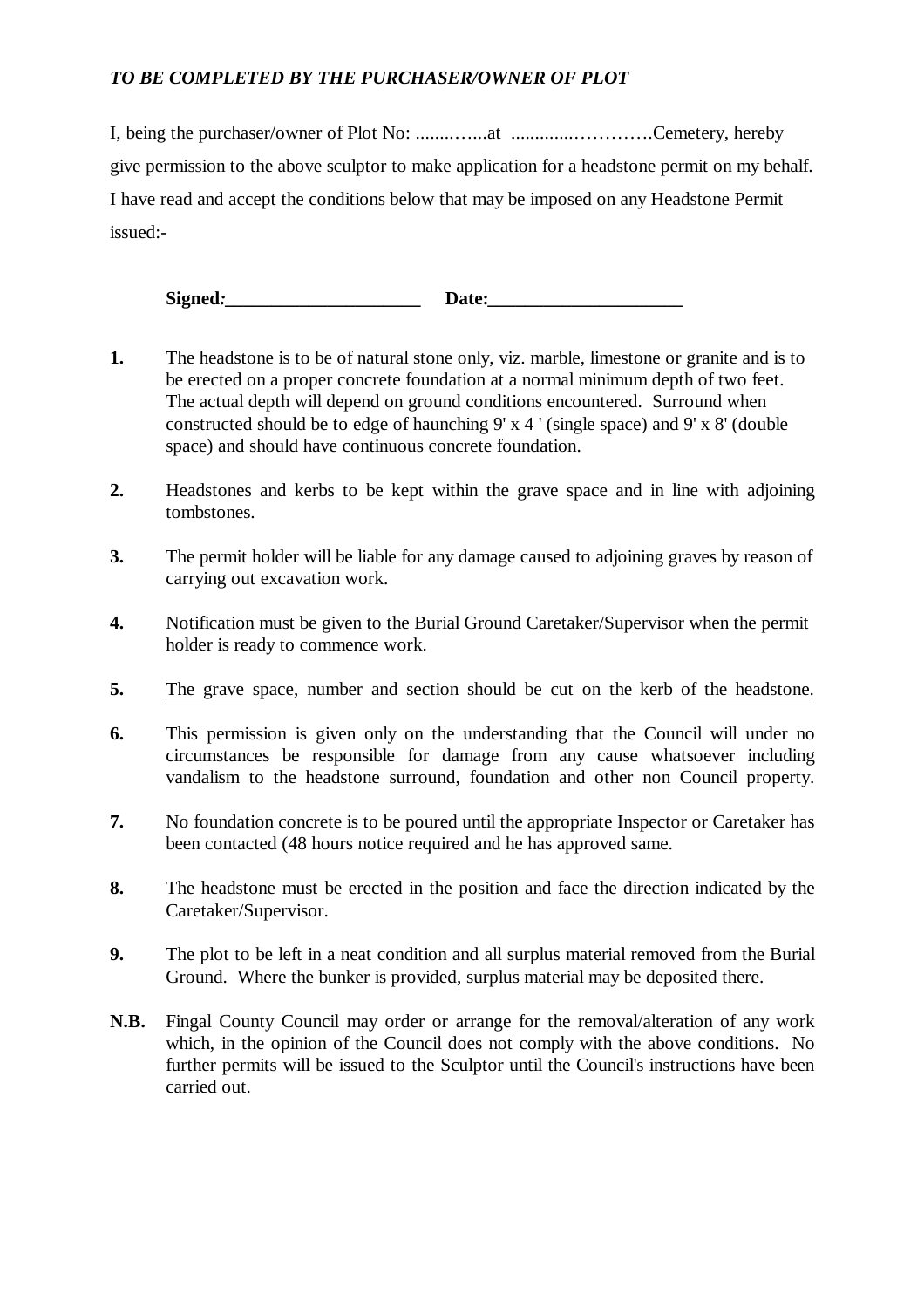## *COMHAIRLE CONTAE FHINE GALL*

## *FINGAL COUNTY COUNCIL*

### **APPLICATION FOR THE ERECTION OF HEADSTONE AND KERB**

Please give the details requested in the spaces provided below.

| 1.             | Headstone:                                      |                                                             |                                             |                                                                                     |  |  |  |
|----------------|-------------------------------------------------|-------------------------------------------------------------|---------------------------------------------|-------------------------------------------------------------------------------------|--|--|--|
|                |                                                 |                                                             |                                             |                                                                                     |  |  |  |
|                |                                                 |                                                             |                                             |                                                                                     |  |  |  |
|                | Length                                          |                                                             |                                             |                                                                                     |  |  |  |
|                | Width                                           | and the state of the state of the                           |                                             | $(Max. 1'2'') \dots \dots \dots \dots \dots \dots \dots \dots \dots \dots \dots$    |  |  |  |
| $\mathbf{2}$ . | <b>Headstone Base:</b>                          |                                                             |                                             |                                                                                     |  |  |  |
|                |                                                 |                                                             |                                             |                                                                                     |  |  |  |
|                |                                                 |                                                             |                                             |                                                                                     |  |  |  |
|                |                                                 |                                                             |                                             |                                                                                     |  |  |  |
|                | Width                                           |                                                             |                                             |                                                                                     |  |  |  |
| 3.             |                                                 |                                                             | <b>Headstone Plinth:</b> (where applicable) |                                                                                     |  |  |  |
|                |                                                 |                                                             |                                             |                                                                                     |  |  |  |
|                |                                                 |                                                             |                                             |                                                                                     |  |  |  |
|                |                                                 |                                                             |                                             | Length $ (Max. 4'0" - single plot) \dots \dots \dots \dots \dots \dots \dots \dots$ |  |  |  |
|                | Width                                           |                                                             |                                             |                                                                                     |  |  |  |
| 4.             | <b>Headstone Foundation:</b> (where applicable) |                                                             |                                             |                                                                                     |  |  |  |
|                | Length                                          | $\overline{\phantom{0}}$                                    |                                             | $(Max. 4'0'' - single plot) \dots \dots \dots \dots \dots \dots \dots \dots$        |  |  |  |
|                | Width                                           | $\mathcal{L}^{\mathcal{L}}$ and $\mathcal{L}^{\mathcal{L}}$ | (Max. $1'2'$ )                              |                                                                                     |  |  |  |
|                | Depth                                           | $\sim 100$ km s $^{-1}$                                     | (Min. $2'0'$ )                              |                                                                                     |  |  |  |
| 5.             | <b>Kerbing:</b>                                 |                                                             |                                             |                                                                                     |  |  |  |
|                |                                                 |                                                             |                                             |                                                                                     |  |  |  |
|                |                                                 |                                                             |                                             |                                                                                     |  |  |  |
|                |                                                 |                                                             |                                             |                                                                                     |  |  |  |
|                |                                                 |                                                             |                                             |                                                                                     |  |  |  |
| 6.             |                                                 | Haunching: (on each side of kerb):                          |                                             |                                                                                     |  |  |  |
|                |                                                 |                                                             |                                             |                                                                                     |  |  |  |
|                |                                                 |                                                             |                                             |                                                                                     |  |  |  |
|                |                                                 |                                                             |                                             |                                                                                     |  |  |  |
| 7.             |                                                 |                                                             |                                             |                                                                                     |  |  |  |
|                | <b>Kerb Foundation:</b>                         |                                                             |                                             |                                                                                     |  |  |  |
|                |                                                 |                                                             |                                             |                                                                                     |  |  |  |
|                |                                                 |                                                             |                                             |                                                                                     |  |  |  |
|                |                                                 |                                                             |                                             |                                                                                     |  |  |  |
|                |                                                 |                                                             |                                             |                                                                                     |  |  |  |
|                |                                                 |                                                             | Signature of Sculptor:                      | Date:                                                                               |  |  |  |